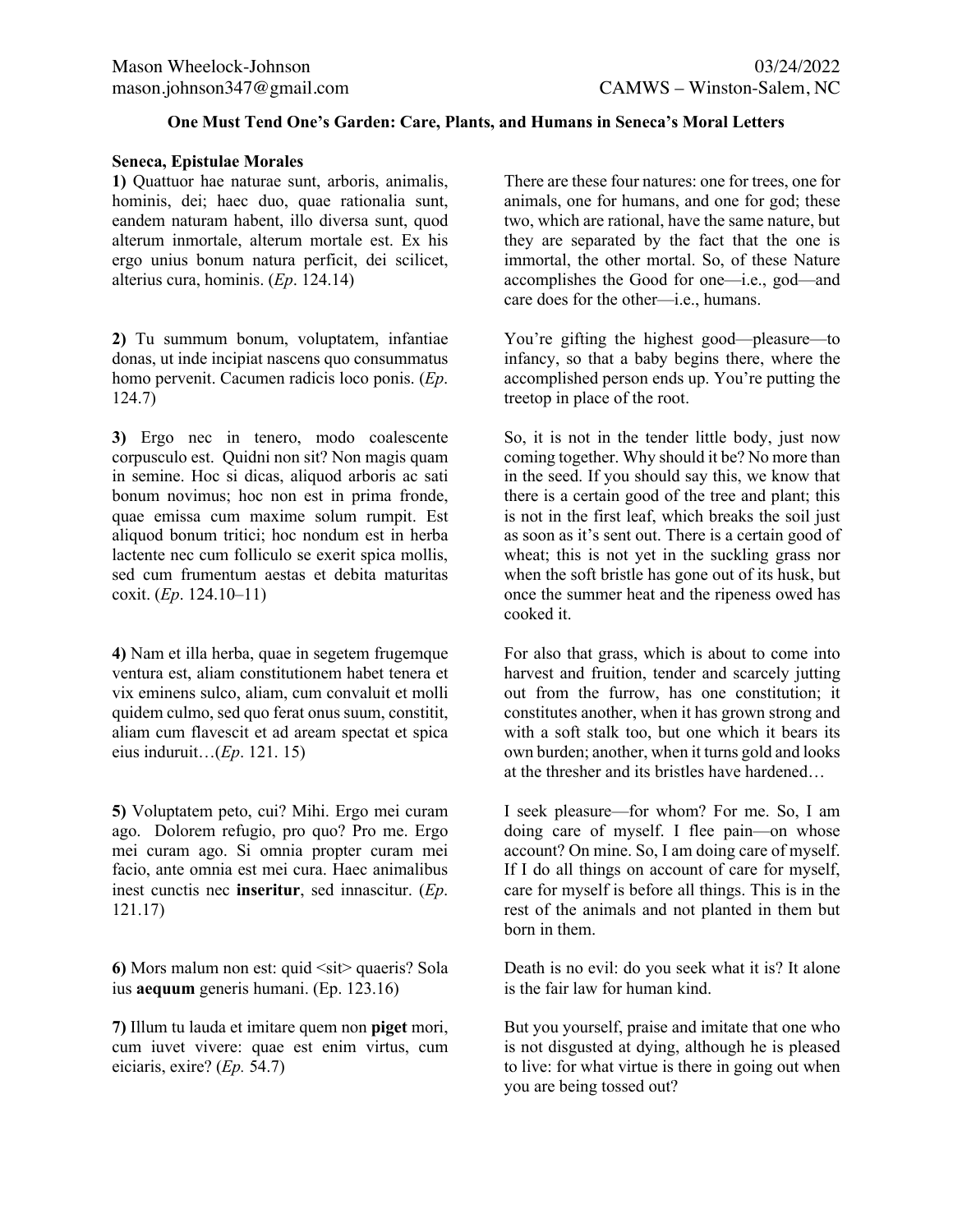### **Hyginus**

**8)** Cura cum quendam fluvium transieret, vidit cretosum lutum, sustulit cogitabunda et coepit fingere hominem. Dum deliberat secum quidnam fecisset, intervenit Iovis; rogat eum Cura ut ei daret spiritum quod facile ab Iove impetravit. Cui cum vellet Cura nomen suum imponere, Iovis prohibuit suumque nomen ei dandum esse dixit. Dum de nomine Cura et Iovis disceptarent, surrexit et Tellus suumque nomen ei imponi debere dicebat, quandoquidem corpus suum praebuisset. Sumpserunt Saturnum iudicem; quibus Saturnus aequus videtur iudicasse: "Tu Iovis quoniam spiritum dedisti <animam post mortem accipe; Tellus, quoniam corpus praebuit> corpus recipito. Cura quoniam prima eum finxit, quamdiu vixerit Cura eum possideat; sed quoniam de nomine eius controversia est, homo vocetur quoniam ex humo videtur esse factus. (CCXX)

# **Vergil,** *Georgics*

**9)** Est etiam ille labor **curandis** uitibus alter, cui numquam exhausti **sat**is est: namque omne quotannis

terque quaterque solum scindendum glaebaque uersis

aeternum frangenda bidentibus, omne leuandum fronde nemus. redit agricolis labor actus in orbem,

atque in se sua per uestigia uoluitur annus. ac iam olim, seras posuit cum uinea frondes frigidus et siluis Aquilo decussit honorem, iam tum acer **curas** uenientem extendit in annum

rusticus, et curuo **Saturni** dente relictam persequitur uitem attondens **fingit**que putando. primus **humum** fodito, primus deuecta cremato sarmenta, et uallos primus sub tecta referto; postremus metito. bis uitibus ingruit umbra, bis segetem densis obducunt sentibus herbae; durus uterque labor: laudato ingentia rura, exiguum colito. nec non etiam aspera rusci uimina per siluam et ripis **fluuia**lis harundo caeditur, incultique exercet **cura** salicti. iam uinctae uites, iam **falcem** arbusta reponunt, iam canit effectos extremus uinitor antes; sollicitanda tamen **tellus** puluisque mouendus et iam maturis metuendus **Iuppiter** uuis. (II. 397–419)

When Cura was crossing a certain river, she saw some clay-filled mud; wrapped in thought, she lifted it up and began to fashion a person. While she is deliberating with herself just what she had made, Jove interrupts; Cura asks him to give it spirit, which she easily obtained from Jove. When Cura wanted to put her own name on it, Jove held her back and said it should be given his name. While Cura and Jove were debating about the name, Tellus also got up and said that her name ought to be put on it, seeing as she had offered up her own body. They got hold of Saturn as a judge: Saturn seems to them to have judged them fair: "You, Jove, since you gave the spirit, take the soul after death; Tellus, since you offered the body, take back the body. Cura, since she first fashioned it, for as long as it lives let Cura possess it; but since there is a dispute over its name, let it be called "homo" since it seems to have been made from dirt.

There is also that other work of taking care of the vines, which is never quite exhausted: for every year all the soil must be broken three and four times and the clod must be crushed eternally once the hoes have been turned over, the whole grove must be lightened of their leaves. The work returns to the farmers led in a circle, and the year rolls into itself through its own traces. And now at last, when the vineyard has put away the late leaves and the cold North Wind has shook the reward from the forest, then the sharp farmer stretches their care into the coming year, and shearing with the curved tooth of Saturn they pursue the left-over vine and forms it by pruning. Let them dig up the dirt first, let them burn the brush that's been carried away first, and let them bring their stakes under their roofs first; let them harvest afterward. Twice the shadow falls upon the vines, twice the grass spreads over the field with thick thorns; each labor is hard: let them praise the huge countryside but let them cultivate a tiny bit. Nor are the harsh twigs of the butcher not also cut throughout the forest and the flowing read on the banks, and care for the untouched willows gets to work. Now the bound vines, now the orchards set back the sickle, now the last vine dresser sings of the rows the made; nevertheless, the earth must be stirred and the dust moved and Jupiter feared for the ripe grapes.